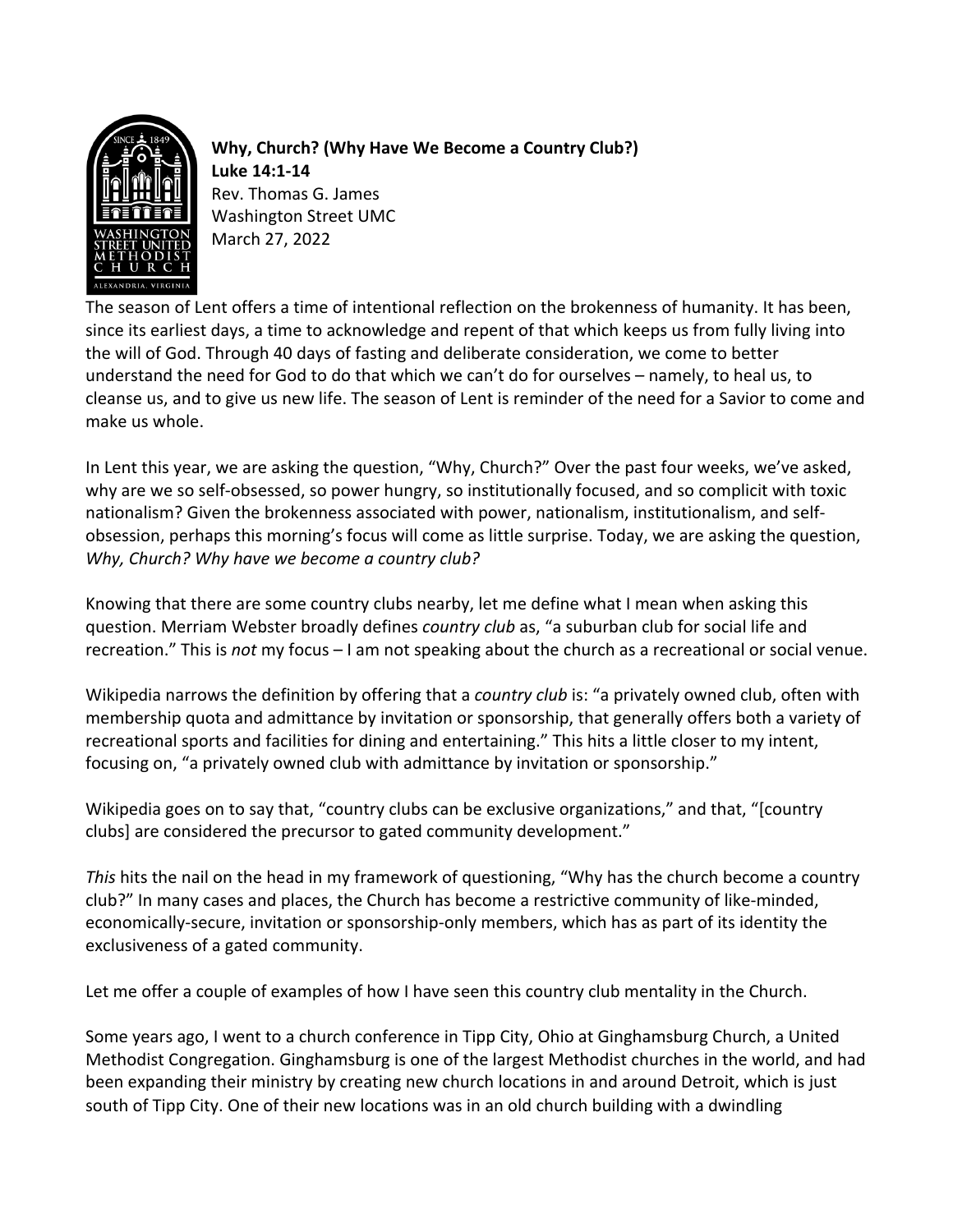congregation. The church building had been in that location for many years, but the neighborhood around it had changed significantly. When this old church was first built, it was in the center of an economically stable white community. As white-flight led the church members to move outside the Detroit city limits, the neighborhood changed significantly, now being made up of a predominantly lower-income black population. Yet, while the neighborhood had changed, the dwindling church congregation had not. It was still made up of these well-off white congregants who had moved away but continued to drive into the city to attend the old church.

When Ginghamsburg took over the church to revitalize the space with a new congregation, the planting pastor made his way through the neighborhood to introduce himself. He was curious why none of the local neighbors attended the church (I mean, the building was right there in the neighborhood – by far the closest church they could attend). One may think that the reason the new neighbors refused to attend was connected with the racial differences between the now black neighborhood and the white congregation; I'm certain that played a part. But the pastor said the comment that stood out to him was this: one man, when asked why he hadn't attended the church, offered in response, "I've seen the people coming and going from the church on Sunday mornings. I don't have any clothing that would make me feel as if I belong in a congregation that is dressed as well as those people." … It was the quality of their clothing that indicated to him he may not be welcome.

A few months later, after returning home from the conference, I was speaking with a neighbor of the church I served in Centreville. This was a person who I had known for some time, who lived near the church, and who had been in the church building for different functions, but a person who had never attended the church on Sunday mornings. Intrigued by what I had heard at Ginghamsburg, I asked this individual if there was any particular reason why they had not attended worship at the church. His answer echoed what I heard at the conference. He responded, "I can tell I don't belong simply by driving by on Sunday mornings and seeing the parking lot. There's just a few too many BMWs and Mercedes for my old broken car to feel welcome."

Now, one could make the argument that there was no intentionality behind the church in Detroit or the church in Centreville being something akin to a country club, where only a certain subset of the population felt welcomed or accepted. The were no physical gates or membership restrictions keeping others – those who perhaps dressed in less-expensive clothes, or who drove less fancy cars – from attending or sharing in the ministry. And yet, like a country club, there was a clear socio-economic division between those inside and those outside. The church, as a body of individuals, akin to a suburban country club, was not a reflection of the full community in which the church was located. That, as we find in our scripture today, is a problem for Jesus.

As scholar John Carroll offers, "Jesus, in this text, invites his audience … to imagine an alternative community in which status defines social relations in a radically different way."i

Jesus has been making his way to Jerusalem, going from town to town, and village to village. We've already seen that Jesus had been challenged for healing on the Sabbath day, an event that repeats itself three times in Luke's gospel. In this morning's text, Jesus is heading to the house of a Pharisee to have a meal on the Sabbath.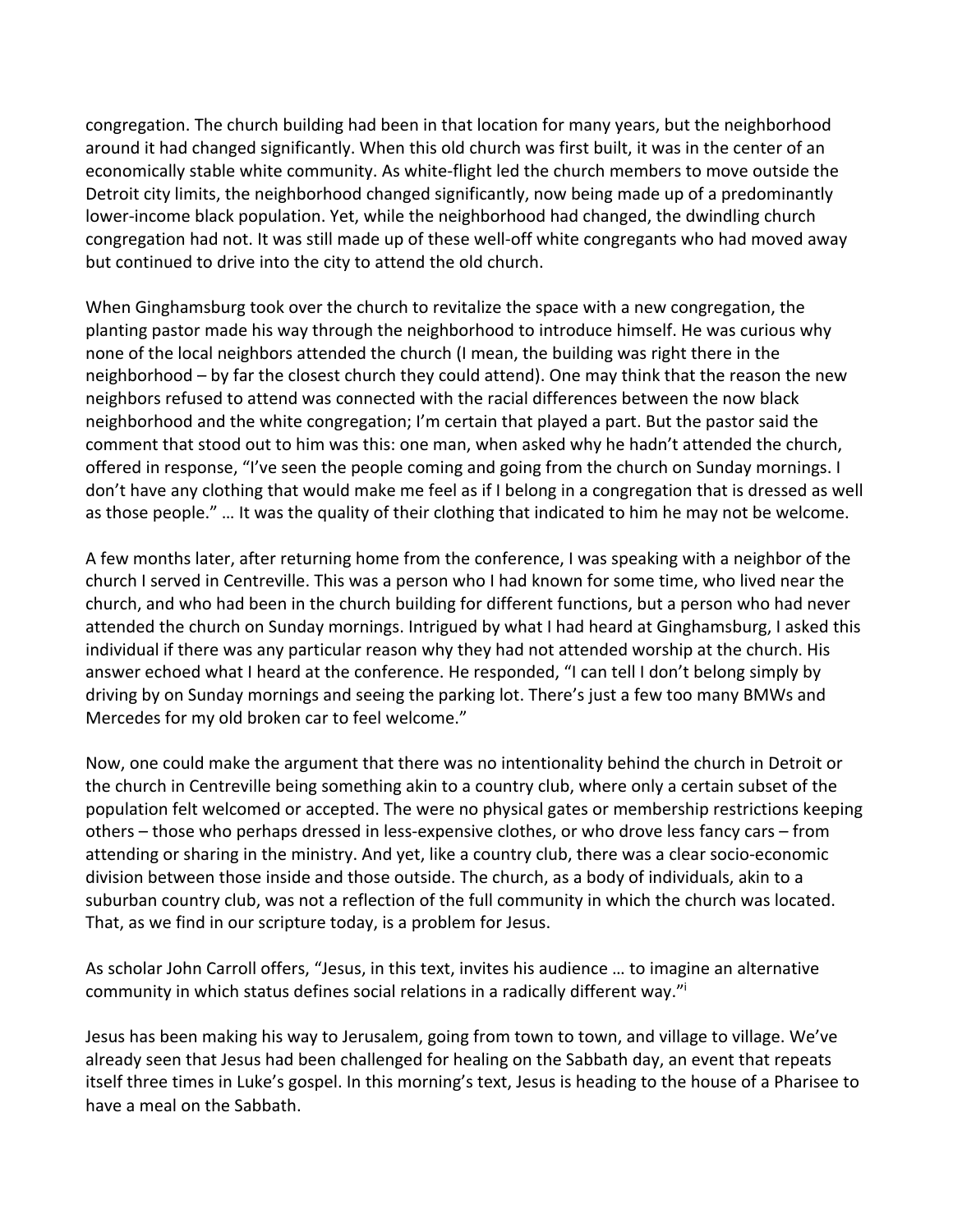In the Jewish culture, as with most of our human history, Table Fellowship is an important part of social life. There is significance in gathering with others at the table – whether that be the communion table, a coffee house table, or the family dining room table. Though we often see table fellowship as a time to break from the normal flow of life – a lunch break, a dinner siesta, or a date night – for Jesus, gathering at the table was very much part of his life's work.

On this occasion, Jesus was going to dine in the house of a Pharisee. As I mentioned last week, the Pharisees have a love-hate relationship with Jesus. He teaches them to love everyone, and they hate him for it. But Jesus has established himself as a person with power in the community. The people have flocked to him to hear his teachings, and he has displayed divine powers of healing. And so, regardless how tense their relationship may have been, the Pharisees were never far from Jesus, indeed, even inviting him over for dinner. They liked being close to Jesus' power.

On their way to the dinner, Jesus passed a man with dropsy. The text tells us, "the [Pharisees] were watching him closely." Unlike the prior healing on the Sabbath, where Jesus healed the woman at the synagogue only to be chastised by the Pharisee afterward, this time, Jesus invites their criticism before offering the healing. "He asked the lawyers and Pharisees, 'Is it lawful to cure people on the sabbath, or not?' But they were silent, and Jesus healed the man, and sent him away."

Even before they arrive at the dinner table, Jesus has already begun to draw the line in the sand. He's already provoking the Pharisees, these legal leaders of the Jewish community, before they even reach the location of the party.

As they got to the house, Jesus displays his sociological tendencies. He stood back and watched as the guest came in and choose their seats at the table. He observed as everyone tried to choose a seat of honor. In response, Jesus offers this word of advice in the form of a parable. He says, "If you are going to a wedding banquet, do not sit at the place of honor, because someone more distinguished than you has been invited. And if you are sitting in the place of honor, you will be asked to give up your seat for the more distinguished guest, and you will be disgraced. Instead, sit at the lowest seat of honor, and you will be invited to move into a seat of more prominence, and you will be honored in front of everyone."

In the near-ancient east, social status was a vital part of public functions. Jesus' parable, though intended to offer some level of chastisement on those gathering at the table, would have likely been received as sound advice. It would have been devastating for a person's social standing to have a host publicly ask them to move to a seat of "lower status."

Scholar Fred Craddock jokes about the cartoonish vision of Jesus' invitation.<sup>ii</sup> Should everyone, upon entering the dining room, rush for the chair of lowest status in hopes of being invited to move up to a seat of greater honor? It's a joke to think that would happen, given the size of human egos. At most, we would play around with sitting a chair or two lower than we think worthy of our social standing; but even then, we would question, what happens if I'm not invited to move up? Am I degrading my own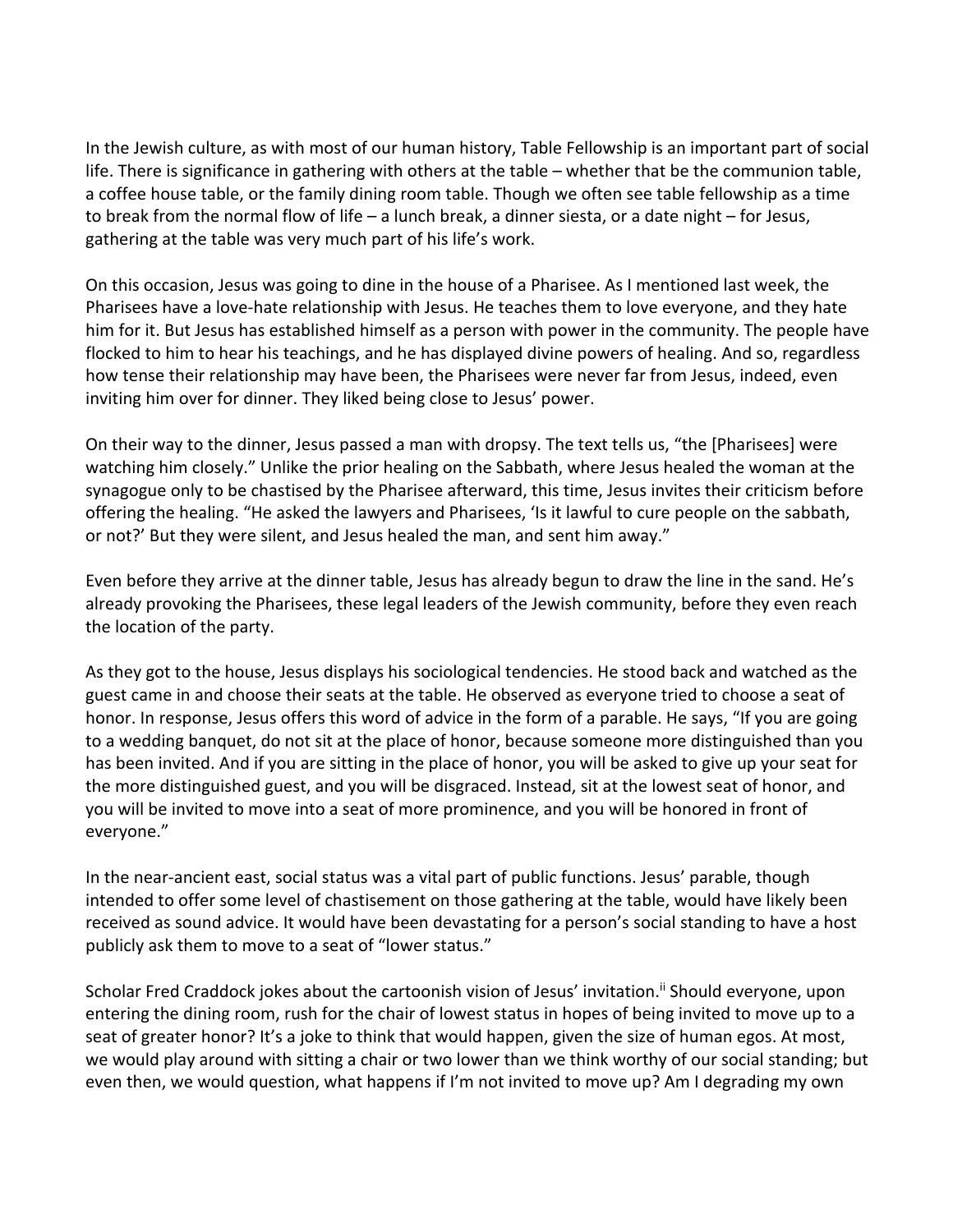social standing by choosing a chair lower than I believe myself to be worthy? Jesus puts a challenging invitation in the minds of the guests.

First, Jesus heals a man on the sabbath while mocking the Pharisees, and next he's offering riddles about their social status while critiquing a common gathering place for the social elite.

But his final criticism cuts closest to the home as he calls out the host of the meal. … Indeed, he calls out everyone one in the room who has ever hosted a meal.

"He said to the one who had invited him, 'When you give a luncheon or a dinner, do not invite your friends or your brothers or your relatives or rich neighbors, in case they may invite you in return, and you would be repaid. But when you give a banquet, invite the poor, the crippled, the lame, and the blind. And you will be blessed, because they cannot repay you, for you will be repaid at the resurrection of the righteous.'"

Jesus is aware of the common practice among the social elite. I invite you to a dinner party, and in return, you invite me to your next dinner party. I am willing to shell out to provide the finest of wines and some kobe beef for dinner because I know that you when you host me, you too will be offering the finest of wines, and perhaps some lobster. We are used to the back and forth invitation, knowing that what I offer you I will receive in return.

It is this practice of fraternizing with only those who can offer you what you hope to receive in response that defines the exclusiveness of invitation- and sponsorship-only clubs. Jesus insists on a different way of living.

There are many in the Church, who in response to the toxicity of congregational exclusiveness, chime the bell and cry, "All Are Welcome." I mean, these words are on our own display board in the front of the church on Washington Street. But look closely at the text; Jesus is not offering an "all are welcome" position to join at the table. Jesus says, "*do not invite* your friends, or your brothers, or your relatives, or your rich neighbors." In this text, Jesus is not asking for us to build bigger tables so we can add *more* people. Instead, Jesus says, when you give a banquet, invite a different group of people; invite "the poor, the crippled, the lame, and the blind."

Rev. Amy Lindeman Allen offers, "Jesus does not command those with privilege to make space at their tables, to give a portion of their excess to charities, or to invite a disadvantaged neighbor to join the feast. No," she says, "Jesus invites those with privilege to *put off their privilege,* to disclaim any greater honor or status that it represents, and then to use the excess that their privilege has still provided to feed not their fellow privileged friends, but those who are most in need."iii

In this text, Jesus is inviting us to claim a posture of hospitality that goes beyond the standards of societal norm. It is certainly a critique of the country club mentality that pervades the Church, where-in we try to create "safe spaces" from those "outside," as if the Church is supposed to be a place where we avoid and escape the *others* who have moved in, reside in, and work in our community.